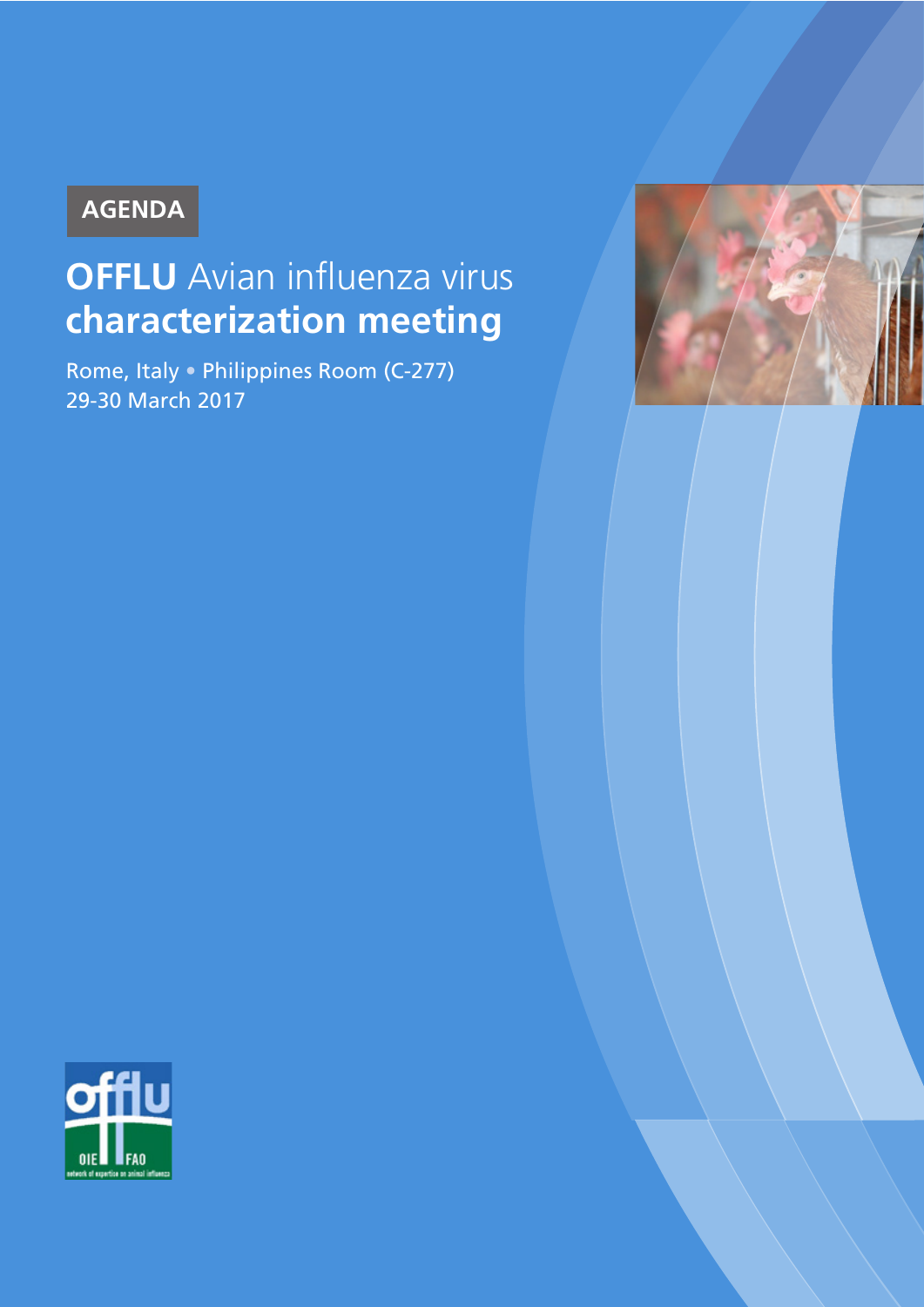### **DAY 1** Wednesday 29 March

*Chair: Ian Brown*

| $09:00 - 09:15$                  | <b>Opening and introductions</b>                                                    |                                      |
|----------------------------------|-------------------------------------------------------------------------------------|--------------------------------------|
| $09:15 - 09:35$                  | Overview of HPAI virus spread and evolution                                         | lan Brown                            |
| $09:35 - 09:55$                  | Challenges related to vaccines/diagnosis                                            | Timm Harder                          |
| $09:55 - 10:20$                  | Current and future HPAI vaccine technologies -<br>the US experience                 | David Suarez                         |
| $10:20 - 10:45$                  | <b>Coffee break and group photo</b>                                                 |                                      |
| $10:45 - 12:30$<br>(15 min each) | Country experience with HPAI virus evolution and vaccination<br>• Nigeria           | Clement Meseko                       |
|                                  | • Egypt                                                                             | Abdelsatar Arafa                     |
|                                  | • Viet Nam                                                                          | <b>Tung Nguyen</b>                   |
|                                  | • Indonesia                                                                         | Ernes Andesfha and<br>Hendra Wibawa  |
|                                  | $\bullet$ China                                                                     | Jiming Chen                          |
| $12.30 - 13.00$                  | Questions and overall discussion                                                    |                                      |
| $13.00 - 14.00$                  | Lunch                                                                               |                                      |
|                                  | Chair: David Swayne                                                                 |                                      |
| $14.00 - 14.40$                  | WHO vaccine composition meeting (VCM) process -<br>presentation and discussion      | Mia Torchetti and<br>Lidewij Wiersma |
| $14.40 - 15.00$                  | Options for a poultry vaccine selection process                                     | David Swayne                         |
| $15.00 - 15.30$                  | <b>Working groups session 1</b><br>Application of the VCM process to poultry health |                                      |
| $15.30 - 15.50$                  | <b>Coffee break</b>                                                                 |                                      |
| $15:50 - 17.30$                  | Discussion - the way forward                                                        |                                      |

#### **Working groups session 1**

3 groups will answer the same questions: Would the poultry industry benefit from an evidence based approach to strain selection? If so, by what process, e.g. like WHO VCM? What are the pros/cons/final decision on goals, structure, feasibility and pertinence of avian virus characterization/strain selection process?

#### **Working group session 2**

Group 1: Monitoring of virus genetic evolution: sharing data/barriers, protocols, practicalities (who, when), funding, full genome versus HA genome

Group 2: Antigenic characterization and reagent/antisera production: process for strain selection, protocols, which labs, production process

#### **Working group session 3**

All: Listing stakeholders

2 or 3 groups: Each group defines implications and messages for each category of stakeholders

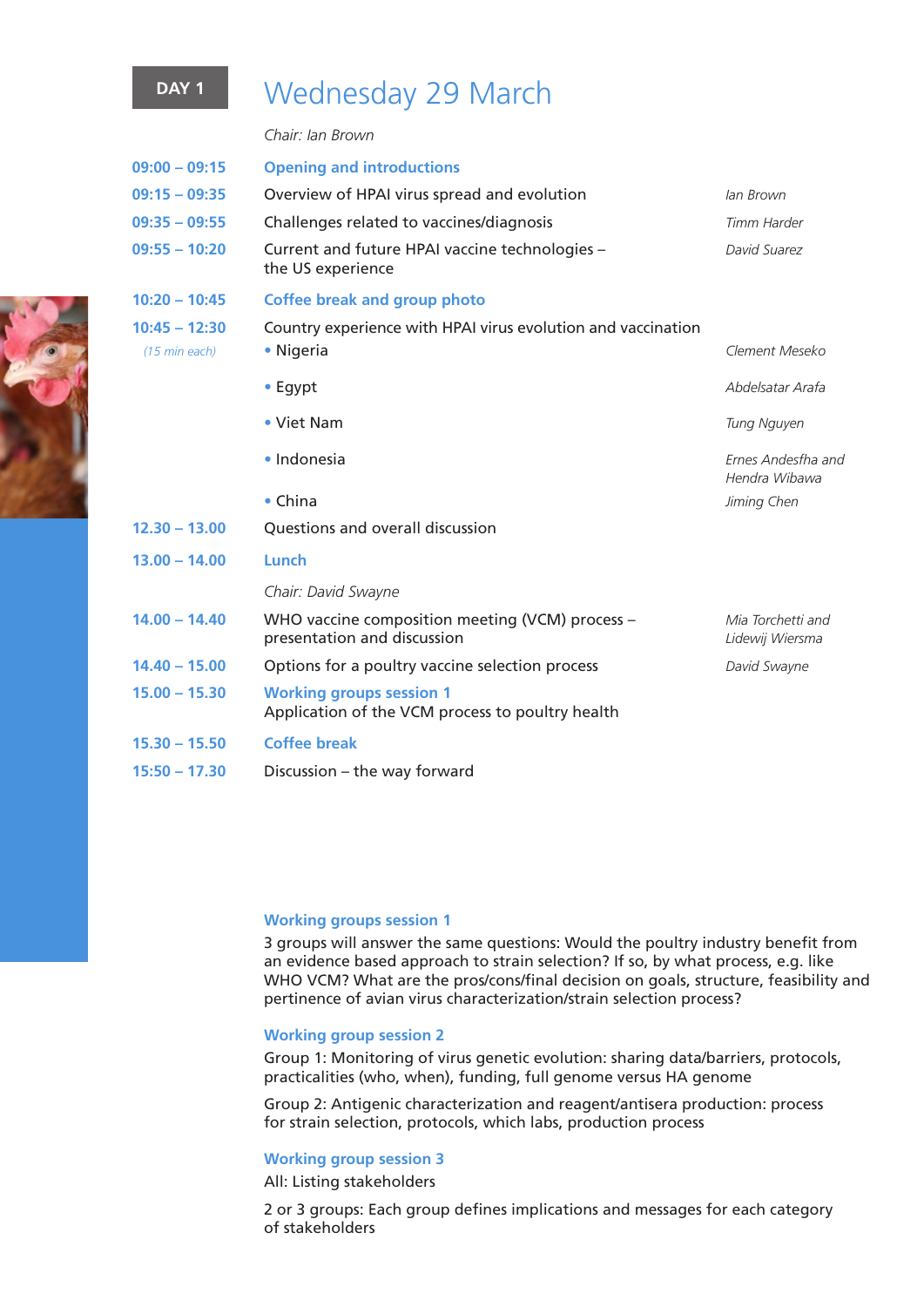### **DAY 2** Thursday 30 March

*Chair: Gwenaelle Dauphin* **08:45 – 09:15** Summarising challenges, options and way forward – key points *Les Sims* **09:15 – 09:45** Discussion to define the process and needs **09:45 – 10:00** Focus on H9N2 *David Suarez* **10:00 – 10:45 Working groups session 2** Monitoring of virus evolution – poultry sera production **10:45 – 11:00 Coffee break 11:00 – 11:45 Working groups session 2** Monitoring of virus evolution – poultry sera production **11:45 – 12:45** Overall discussion **12:45 – 13:45 Lunch** *Chair: Peter Daniels* **13:45 – 14:15** OFFLU proficiency testing **14:15 – 15:30 Working groups session 3** How to communicate with stakeholders **15:30 – 15:45 Coffee break 15:45 – 16:15** Overall discussions **16:15 – 17:00** Final recommendations **17:00 – 17.15** Meeting closure



### **MEETING GOAL**

The objectives of this meeting are to engage participating laboratories, share virus characterization data, agree on a methodological approach for data compilation and analysis and to progress matters to ensure diagnostic test harmonization and to agree the delivery of proficiency testing (PT) among the Reference Centres designated by FAO and OIE. The meeting will be medium sized and interactive, with emphasis on brainstorming sessions and discussion (limited scientific presentations).